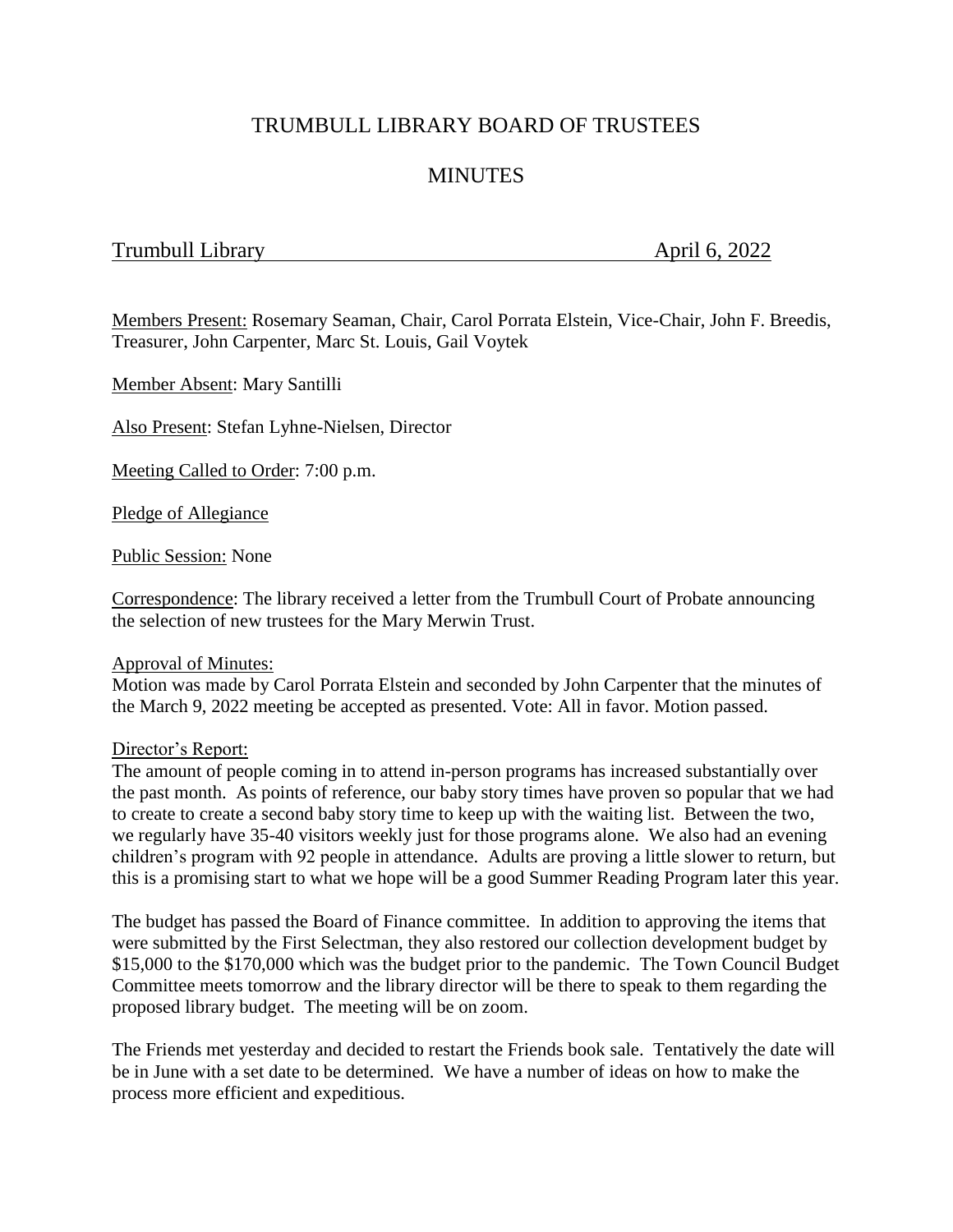In addition to recent past and planned retirements, Megan Norrell, our Circulation Coordinator has decided to move on to another job. We wish her well. We are actively working with the Town to refill her position and the other vacant and soon-to-be vacant positions. In addition, in light of the likely strain on the staff, we are hiring three new part-time staff to help which should be online by early May.

There was a discussion regarding the collection development policy and it was decided to revisit the policy at the next meeting with any suggestions for updates and revisions. Additionally, there was a request to receive an update regarding the Summer Reading Program for the next Board meeting.

### Treasurer's Report:

This report covers the financial activities from both March and February since the compilation for the latter month was unavailable when we last met. Total spending over this two-month period was \$3628. Book purchasing accounted for 61% (from the Merwin, Hawley and Memorial funds), 30% for program expenses (from the Mallett Trust Fund), with the remaining 9% (from accrued book sale income) covering the memorial plaque for Joan Hammill and a monthly maintenance expense. No substantive income (here comprising a memorial contribution and interest from the CD Heimann Fund) was received. For the Board's information, the library's finances are on budget.

### Fairchild-Nichols Branch:

Gail Voytek reported that programming at the Fairchild-Nichols Memorial Branch is going great. Paula Carlson succeeded in recruiting three teen volunteers to run the Creator's Corner makerspace and that is now open to the public regularly. Regarding the elevator, the Association has received some of the State permits required to move ahead with the refurbishment and replacement project.

#### Old Business:

Regarding Joan Hammill's plaque, Joan's family requested that we postpone the unveiling ceremony until June so that a family member could attend who is currently in college.

It was also requested that the Library Director attempt to again have a new recording secretary hired for the purpose of taking the minutes at the board meeting.

New Business None

#### Adjournment:

Motion was made by John Breedis and seconded by John Carpenter that the Board adjourn the meeting at 8:12 p.m. Vote: All in favor. Motion passed.

Respectfully submitted,